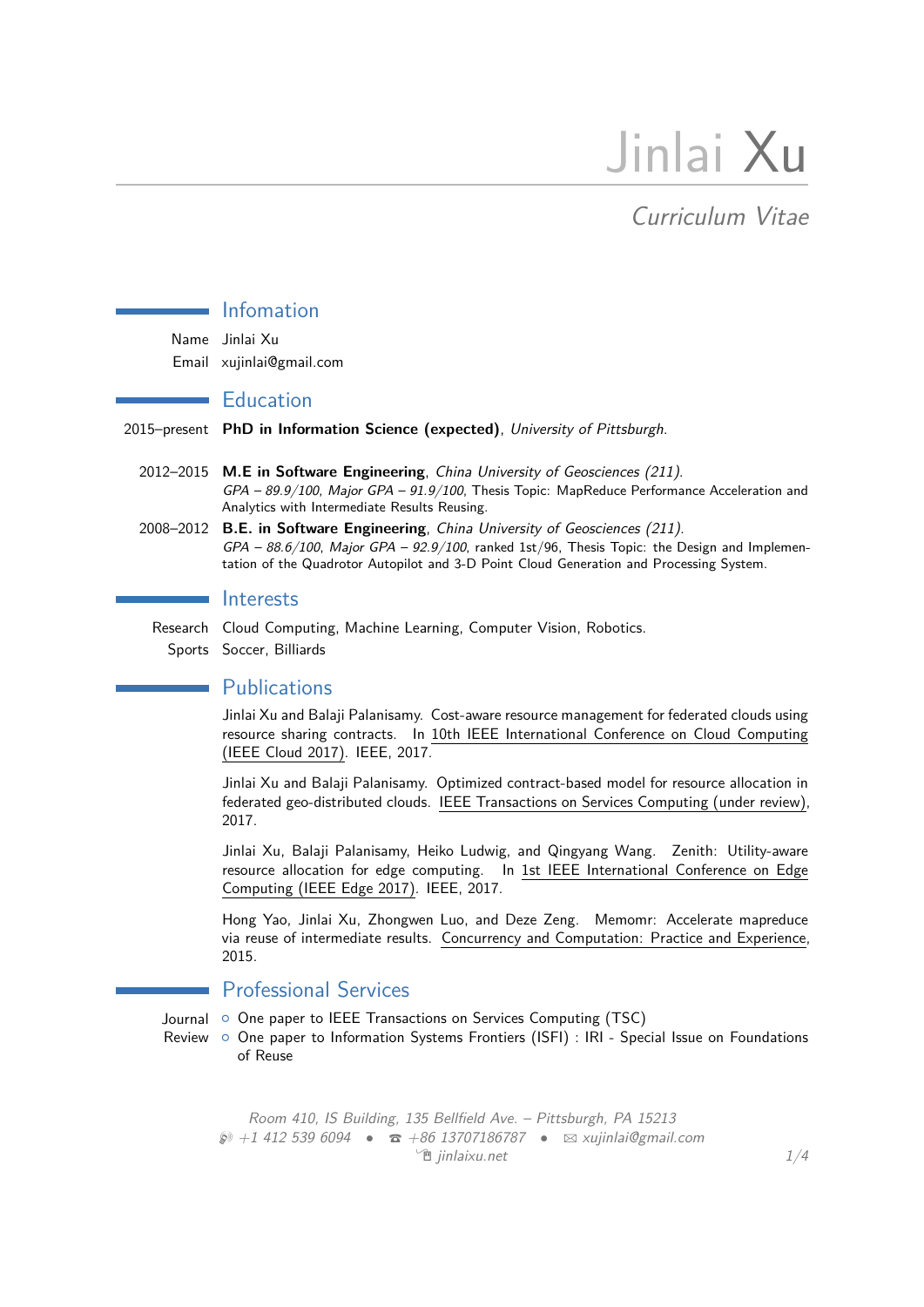| Review                           | Conference ○ Three papers to International Workshop on Internet-scale Clouds and Big Data (ISCBD<br>2016)<br>○ Two papers to IEEE International Conference on Communications (ICC 2015)                                                                                           |
|----------------------------------|-----------------------------------------------------------------------------------------------------------------------------------------------------------------------------------------------------------------------------------------------------------------------------------|
| Journal<br>External<br>Review    | • One paper to Transactions on Services Computing (TSC)                                                                                                                                                                                                                           |
| Conference<br>External<br>Review | $\circ$ ACM International Conference on Information and Knowledge Management (CIKM 2016)                                                                                                                                                                                          |
| Volunteer                        | Conference $\circ$ IEEE 17th International Conference on Information Reuse and Integration (IRI 2016),<br>Pittsburgh, PA, USA. Jul 28 - 30,2016<br>O IEEE 2ed International Conference on Collaboration and Internet Computing (CIC 2016),<br>Pittsburgh, PA, USA. Nov 1 - 3,2016 |
|                                  | Conference $\circ$ IEEE 18th International Conference on Information Reuse and Integration (IEEE IRI 2017)<br>Webmaster o International Workshop on Internet-scale Clouds and Big Data (ISCBD 2016)                                                                               |

## Teaching Experience

- 2017 Spring **Teaching Assistant**, University of Pittsburgh o Cloud Computing
	- o Instructor: Prof. Balaji Palanisamy
	- 2013 Fall **Teaching Assistant**, China University of Geosciences
		- o Advanced Programming Language (JAVA)
		- o Instructor: Prof. Shengwen Li

## Research Experience

- 2015-Present Graduate Student Assistant, THE LABORATORY FOR EDUCATION AND RESEARCH on Security Assured Information Systems (LERSAIS), University of Pittsburgh, Pittsburgh.
	- **Reviewed related literatures (mainly in Cloud Computing)**
	- { Focus on resource sharing problems in Cloud and Edge Computing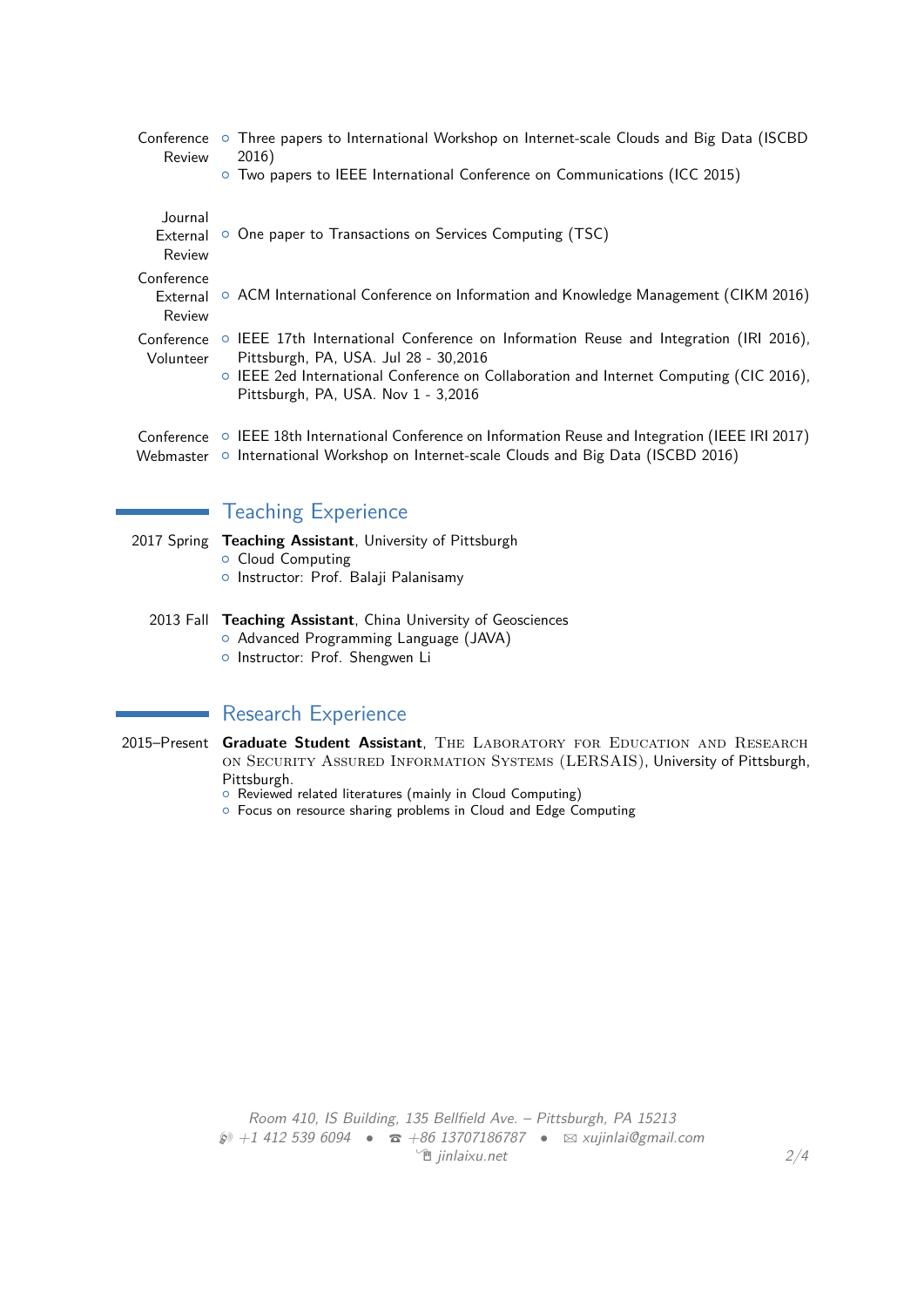#### 2012–2015 **Research Assistant**, Robotics and Artificial Intelligence Laboratory, China University of Geosciences, Wuhan.

- **o** Reviewed related literatures (mainly in Cloud Computing)
- $\circ$  Constructed the cloud computing platform for our faculty:
	- **-** Designed the virtualization solution for the cluster. (based on Xen)
	- **-** Deployed Hadoop and related application(Hive, Spark, Solr ...) on the cluster.
	- **-** Supported the experiment of Deep Learning in our lab.
- o Studied MapReduce programming model and did research on it:
	- **-** Read the source code of MapReduce in Hadoop project.
	- **-** Proposed a new method to reuse the intermediate results automatically and data-awarenessly and implemented the prototype system by modifying the core code of MapReduce.
	- **-** Evaluated the performance on the cluster and got the result that the system could improve the performance up to 24.6% compared with the previous optimization work.
	- **-** the paper is contributed to CloudCom-Asia 2015 and have been accepted. (Title: **MEMoMR: Accelerate MapReduce via Reuse of Intermediate Results**)
- $\circ$  Managed the cluster in our faculty:
	- **-** Allocated the virtual machines and network resource.
	- **-** Supported a mirror site on the cluster (http://mirrors.cug.edu.cn).
- 2009–2012 Undergraduate Research Assistant, ROBOTICS AND ARTIFICIAL INTELLIGENCE LAB-ORATORY, China University of Geosciences, Wuhan.
	- o Reviewed related literatures (mainly in Computer Vision and Robotics).
	- $\circ$  Participated in The 9<sup>th</sup> Robot Soccer Tournament of China and The Tryouts for FIRA in Changchun in freshmen year.
	- $\circ$  Studied the architecture and implementation of ROS(The Robot Operating System) and preliminarily deployed it on the robots control panel (Version: RB100 by RoBoard).
	- $\circ$  Successfully applied for The National College Students Innovation Experiment Program:
		- **- Topic: Small Model Aircraft Autopilot System and Aerial Photo Research**
		- **-** Chose Quadrotor(an aircraft with four rotors) as the carrier platform of the research.
		- **-** Studied the theory of balancing the Quadrotor with MikroKopter(one of the most famous open source UAV projects).
		- **-** Studied and implemented the point clouds registration algorithm ICP and RANSAC on ROS.
		- **-** Used ASUS Xtion PRO (a device like Kinect) to get the point cloud data and evaluated the algorithm.
		- **-** Wrote graduation thesis based on this topic.(Title: the Design and Implementation of the Quadrotor Autopilot and 3-D Point Cloud Generation and Processing System)

## Honors & Awards

- 2013–2014 **Outstanding Student Award**, China University of Geosciences, China
- 2010–2011 **Fellows Scholarship**, China University of Geosciences, China
- 2009–2010 **National Scholarship**, Ministry of Education, China
	- 2009 **The Second Place of AndroSot(Full-autonomous 3vs3 Humanoid Robot Soccer)**, The 9<sup>th</sup> Robot Soccer Tournament of China and The Tryouts for FIRA, Changchun, China
		- 2009 **The First Prize of AndroSot(Semi-autonomous 3vs3 Humanoid Robot Soccer)**, The 9<sup>th</sup> Robot Soccer Tournament of China and The Tryouts for FIRA, Changchun, China

### Languages

Chinese **Native proficiency English Professional working proficiency Convertigationally fluent** *Conversationally fluent* 

#### Skills

Basic java, C++

Intermediate PYTHON, LATEX, Linux, Emacs, GitHub, Hadoop Room 410, IS Building, 135 Bellfield Ave. – Pittsburgh, PA 15213  $\circledR$  +1 412 539 6094 **•**  $\circledR$  +86 13707186787 •  $\boxtimes$  xujinlai@gmail.com  $\hat{p}$  jinlaixu.net  $3/4$